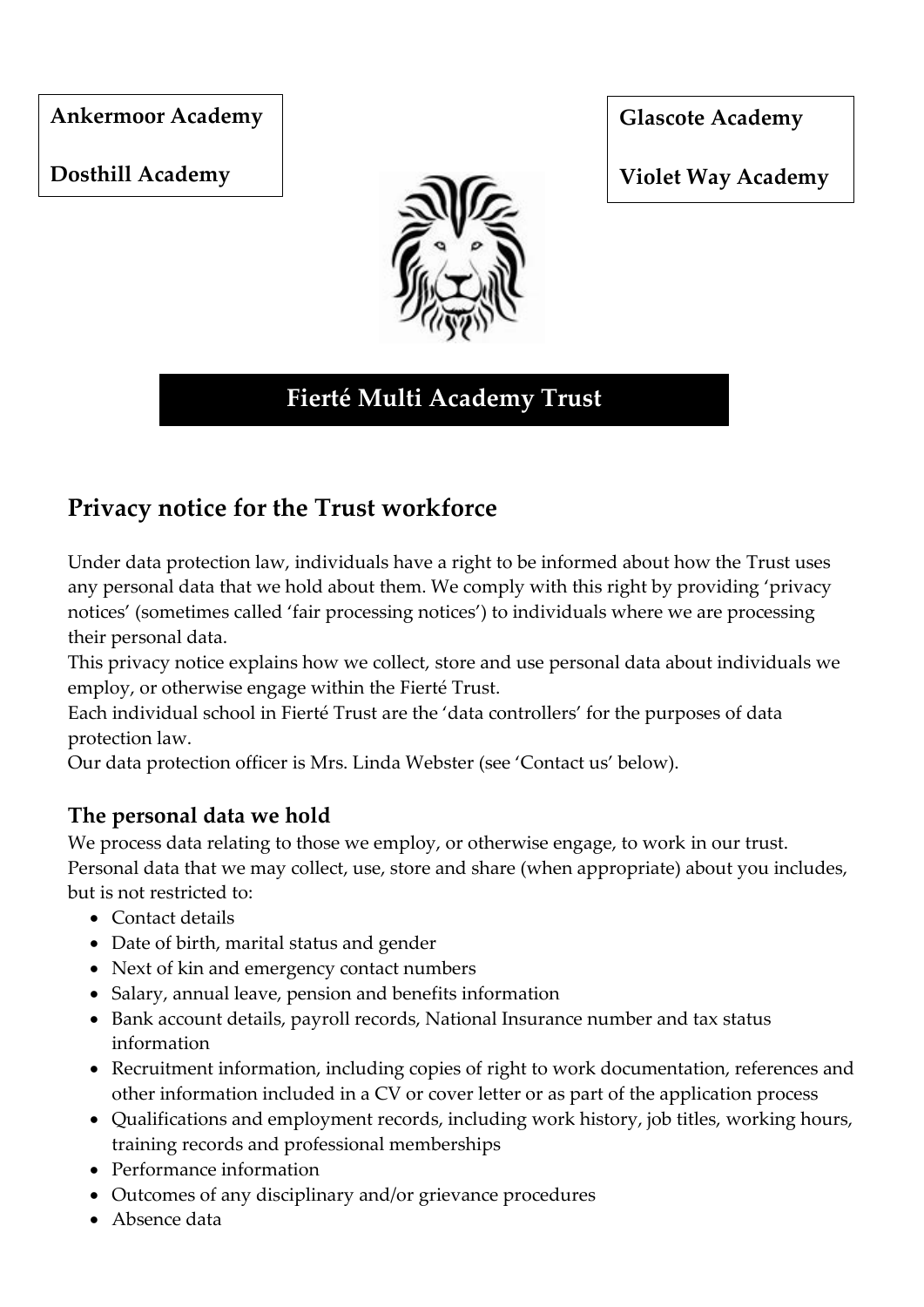- Copy of driving licence
- Photographs
- CCTV footage
- Data about your use of the Trust's information and communications system

We may also collect, store and use information about you that falls into "special categories" of more sensitive personal data. This includes information about (where applicable):

- Race, ethnicity, religious beliefs, sexual orientation and political opinions
- Trade union membership
- Health, including any medical conditions, and sickness records

#### **Why we use this data**

The purpose of processing this data is to help us run the school, including to:

- Enable you to be paid
- Facilitate safe recruitment, as part of our safeguarding obligations towards pupils
- Support effective performance management
- Inform our recruitment and retention policies
- Allow better financial modelling and planning
- Enable equalities monitoring
- Improve the management of workforce data across the sector
- Support the work of the School Teachers' Review Body

## **Our lawful basis for using this data**

We only collect and use personal information about you when the law allows us to. Most commonly, we use it where we need to:

- Fulfil a contract we have entered into with you
- Comply with a legal obligation
- Carry out a task in the public interest

Less commonly, we may also use personal information about you where:

- You have given us consent to use it in a certain way
- We need to protect your vital interests (or someone else's interests)

Where you have provided us with consent to use your data, you may withdraw this consent at any time. We will make this clear when requesting your consent, and explain how you go about withdrawing consent if you wish to do so.

Some of the reasons listed above for collecting and using personal information about you overlap, and there may be several grounds which justify the trust's use of your data.

# **Collecting this information**

While the majority of information we collect from you is mandatory, there is some information that you can choose whether or not to provide to us.

Whenever we seek to collect information from you, we make it clear whether you must provide this information (and if so, what the possible consequences are of not complying), or whether you have a choice.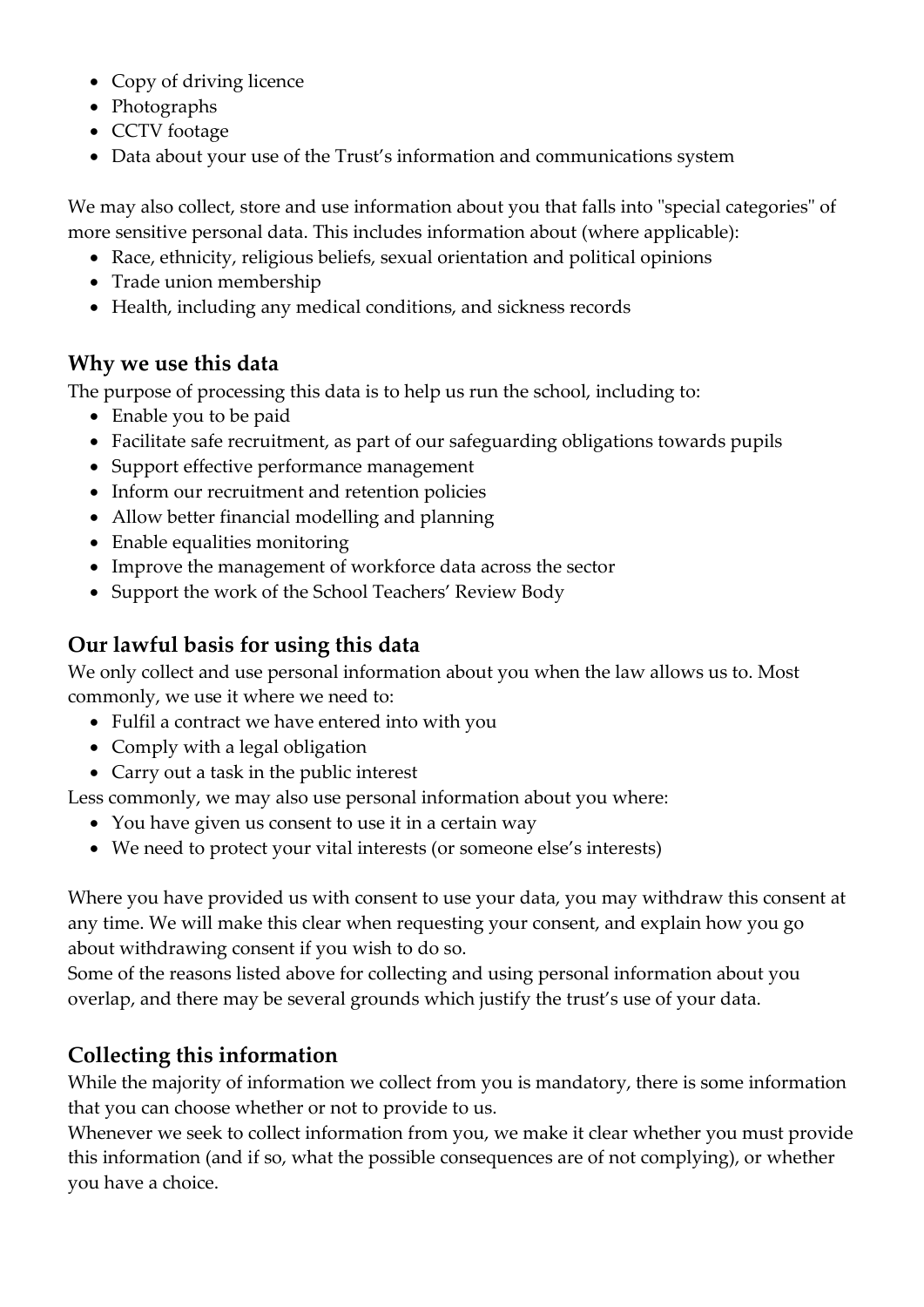#### **How we store this data**

Personal data is stored in line with our data protection policy.

We create and maintain an employment file for each staff member. The information contained in this file is kept secure and is only used for purposes directly relevant to your employment.

Once your employment with us has ended, we will retain this file and delete the information in it in accordance with our record retention schedule/records management policy. *You can access a copy of this policy via the Fierté MAT website.*

#### **Data sharing**

We do not share information about you with any third party without your consent unless the law and our policies allow us to do so.

Where it is legally required or necessary (and it complies with data protection law), we may share personal information about you with:

- *Our local authority – to meet our legal obligations to share certain information with it, such as safeguarding concerns and information about Headteacher performance and staff dismissals*
- *The Department for Education*
- *Your family or representatives*
- *Educators and examining bodies*
- *Our regulator [specify as appropriate e.g. Ofsted, Independent Schools Inspectorate]*
- *Suppliers and service providers – to enable them to provide the service we have contracted them for, such as payroll*
- *Financial organisations*
- *Central and local government*
- *Our auditors*
- *Survey and research organisations*
- *Trade unions and associations*
- *Health authorities*
- *Security organisations*
- *Health and social welfare organisations*
- *Professional advisers and consultants*
- *Charities and voluntary organisations*
- *Police forces, courts, tribunals*
- *Professional bodies*
- *Employment and recruitment agencies*

#### **Transferring data internationally**

Where we transfer personal data to a country or territory outside the European Economic Area, we will do so in accordance with data protection law.

#### **Your rights**

#### **How to access personal information we hold about you**

Individuals have a right to make a **'subject access request'** to gain access to personal information that the school holds about them.

If you make a subject access request, and if we do hold information about you, we will: